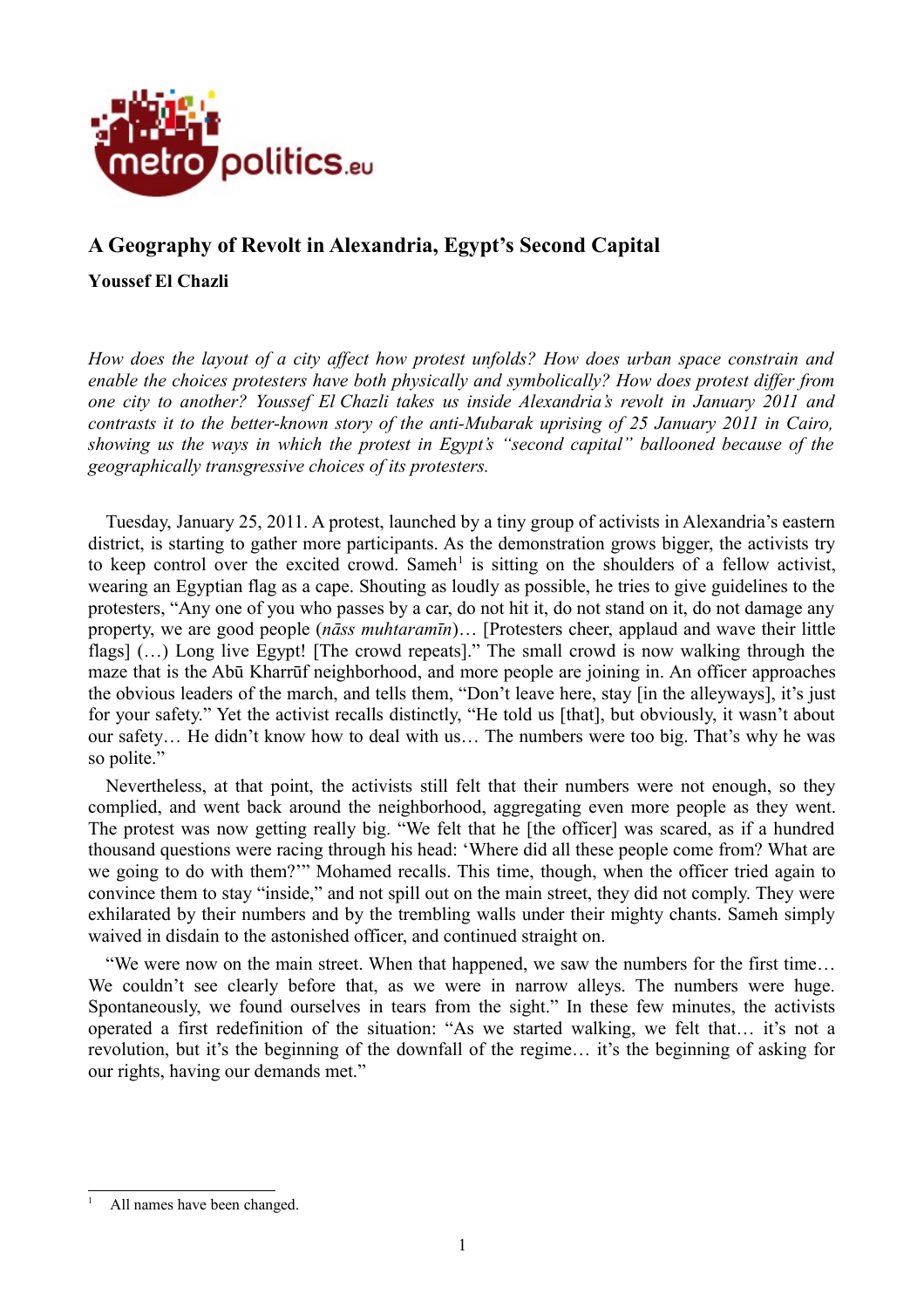#### **Why a geography of revolt?**

Were we to reduce an uprising to its causes, there would be no particular need to investigate the relationship between space and protest. We would only have to look at broad causal mechanisms – for instance, "frustration", itself a consequence of "unemployment," "corruption," "lack of freedom," and so on. Yet, if we look at uprisings as dynamic events and consider how localized street protests succeed in attracting people, developing and eventually mutating into mass mobilizations, then it becomes relevant to study the peculiarities of each local case. I argue here, following many others, that space matters, and that the geography, topography, and urban planning of a city directly affect the nature of (street) protest. Far more than being just the theater or the background of action, space materially frames interactions, gives them meaning, provides players (protesters and the police) with opportunities, and imposes constraints on them. I will illustrate some of these ideas with fieldwork data drawn from research I conducted in Egypt's second city, Alexandria, since the beginning of what came to be known as the January 25 Revolution.

By the end of the 2000s, Egyptian activists had acquired a deep-rooted, practical sense of spatial constraints. They knew that choosing a protest site had several consequences. Depending on the location, the protest's attractiveness to outsiders would vary; the manageability of the protest by police forces would be more or less easy; and the protest itself, depending on its morphology, would seem more or less important. Marching down narrow streets doesn't feel or mean the same as demonstrating along broad avenues. The choice of starting points for the January 25, 2011 protests was the subject of intense debate among activists. Some wanted to stick to the usual spots in downtown Cairo, while others suggested departing from working-class neighborhoods in the city's outskirts. (El Chazli 2012, pp. 85–88) They eventually chose to organize marches that would end on Tahrir Square, instead of calling for the usual sit-ins in front of the Journalists' Syndicate or the High Court (Deboulet and Florin [2](#page-1-0)014).<sup>2</sup> The way in which the first protests were organized no doubt played an important role in their success.

#### **Alexandria is not Cairo**

Most analyses of the Egyptian revolution focus on Cairo (El Chazli 2015). But if we take the spatial parameters of each protest site into account, we can see whether different landscapes and geographies play a role in other cities. Alexandria, for instance, has a very peculiar geography: "The constraints of the site give it a unique form, as the agglomeration follows the coastline for 40 kilometers, while its width, on average, is less than 4,000 meters." (Denis 1997, p. 2). These geographical peculiarities gave the revolutionary mobilizations in Alexandria a rather different morphology than its Cairene counterparts. Whereas marches in Cairo were usually planned to start from a multitude of points around Tahrir Square and then converge and end on the square with a sitin (*I'tissām*), there was a preference in Alexandria for marches without end points that would instead fill and circle around the main arteries of the city. When Alexandrians tried to replicate the Cairene model by initiating a sit-in at different spots in the city (for instance, on Mahatit Masr Square, in front of the railway station), they quickly realized that it wouldn't work *because* of these geographical peculiarities: no square was as big, central, and equidistant from all the protest sites as Tahrir Square was in Cairo. It became common knowledge among activists that "sit-ins fail in Alexandria" (see Figures 1a and 1b).

<span id="page-1-0"></span><sup>2</sup> For other very interesting analyses of the January 25 uprising in relation with spatial dynamics, see: AlSayyad (2012); Said (2014, 2015).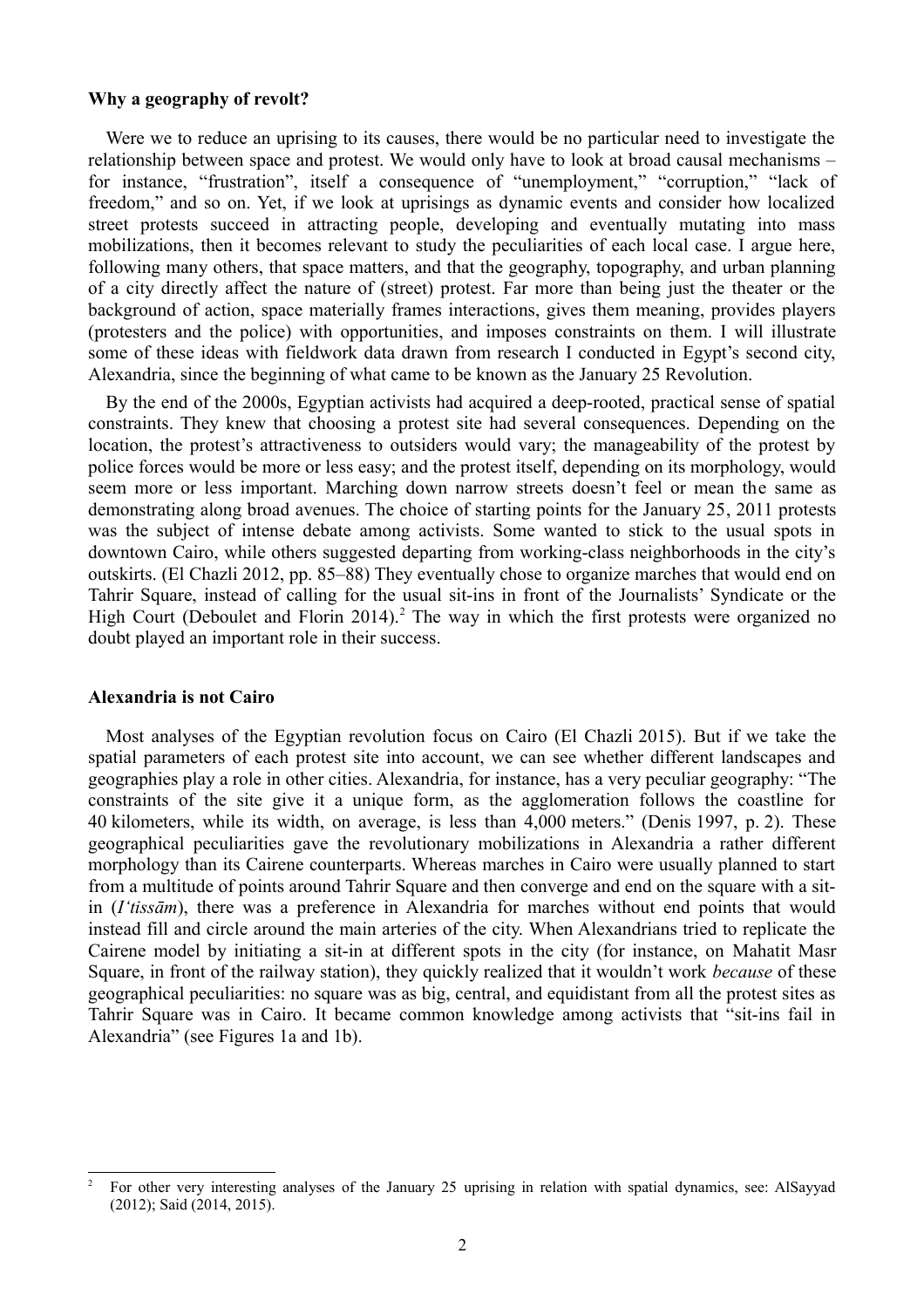

**Figure 1a. Protest starting points and clash points, Alexandria, January 25, 2011**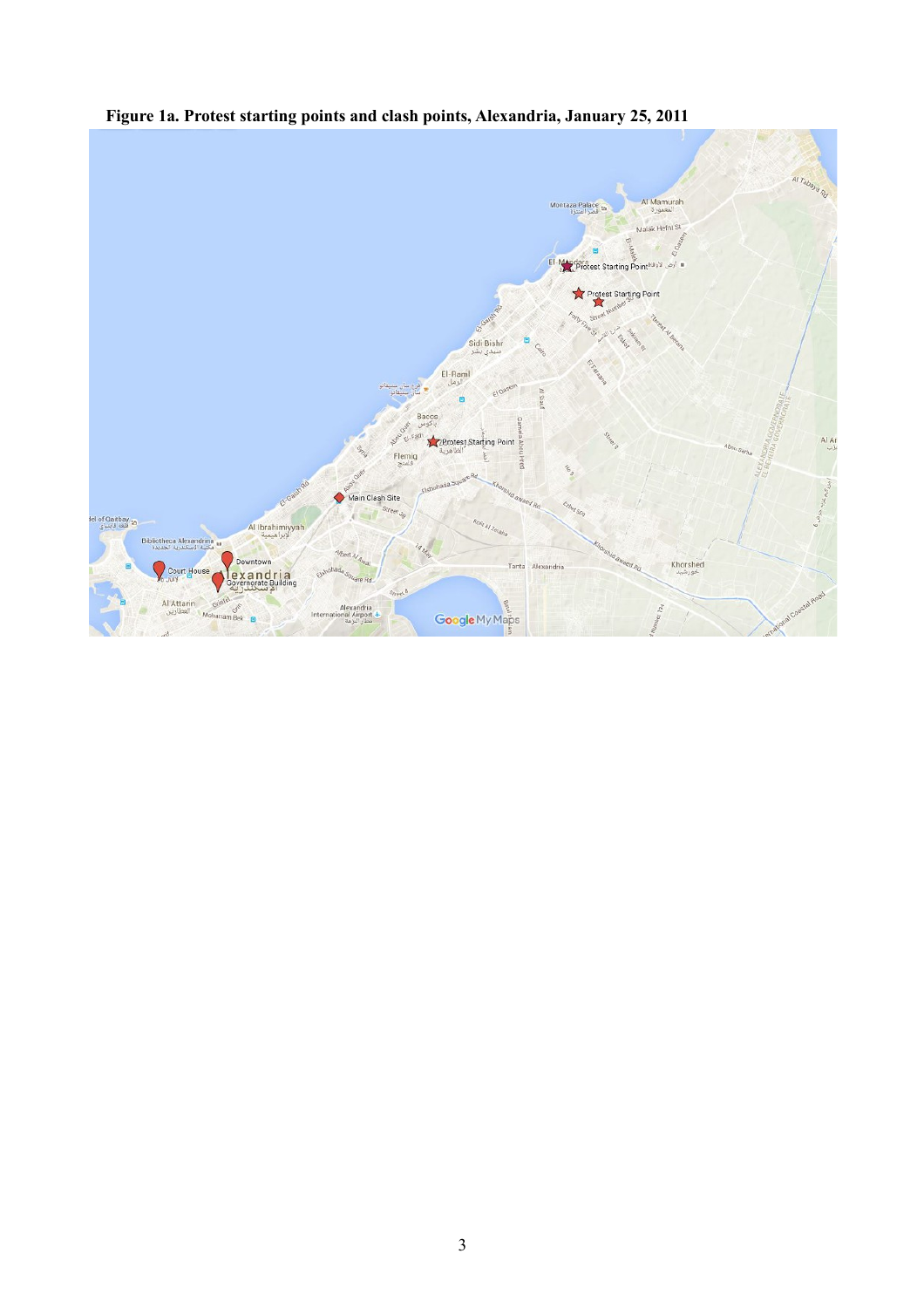



Copyright ©2012 CEDEJ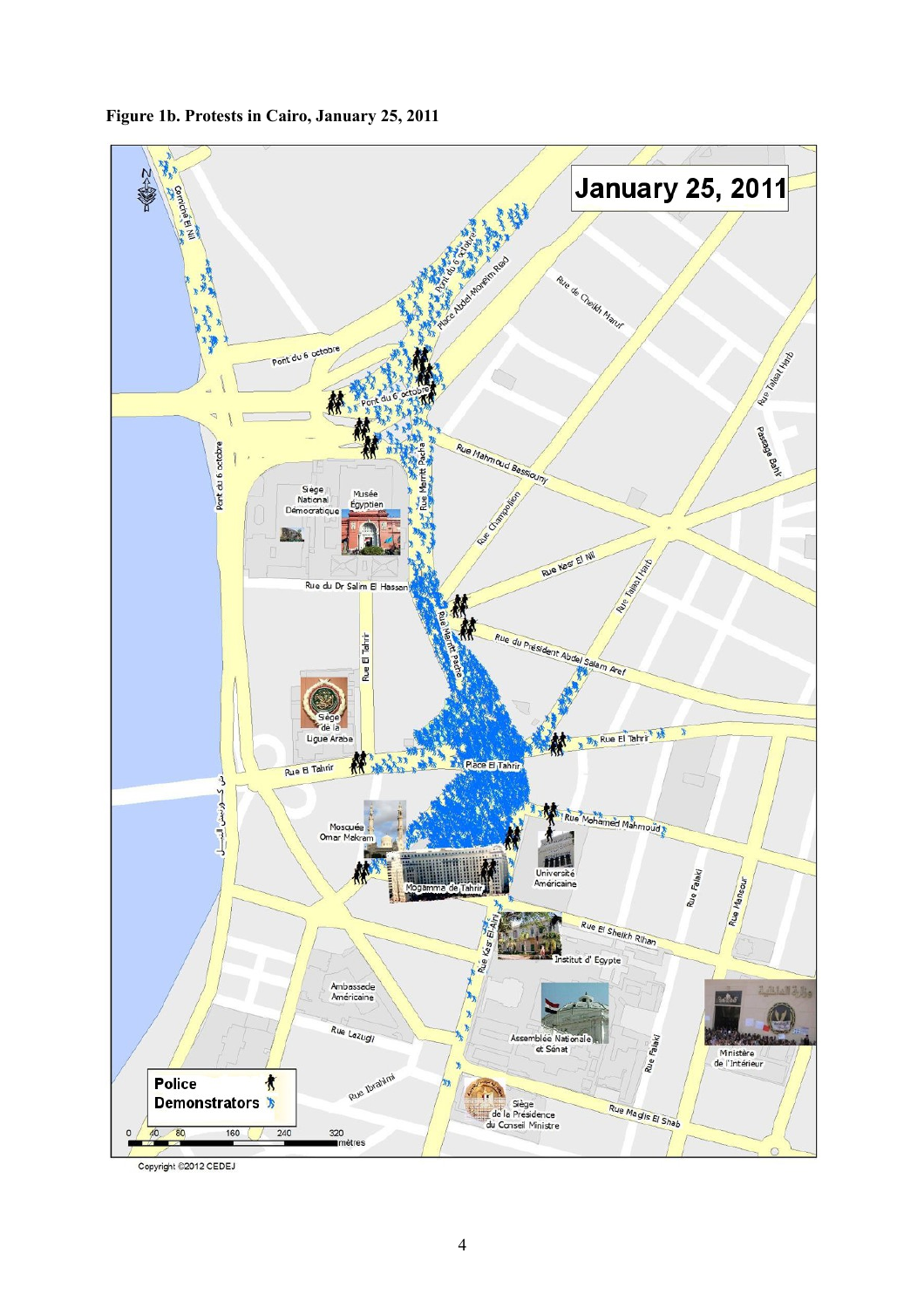As in Cairo, the first marches in Alexandria were set to start from different neighborhoods, mainly from the eastern districts, home to many informal settlements and lower-income residents (Figure 2). As in many parts of Egypt, these informal neighborhoods in Alexandria are rarely shanty towns or *bidonvilles*. They usually consist of mid-rise concrete buildings organized along a maze of narrow streets and alleyways (*harāt*) that make such neighborhoods particularly difficult for the police to control.



#### **Figure 2. Protest in Eastern Alexandria, Photo by Hossam Fouad**

© Hosam Fouad. Available online at the following URL: [https://www.facebook.com/photo.php?](https://www.facebook.com/photo.php?fbid=160222040697353&set=a.693730940679791&type=3&theater) [fbid=160222040697353&set=a.693730940679791&type=3&theater.](https://www.facebook.com/photo.php?fbid=160222040697353&set=a.693730940679791&type=3&theater)

On January 25, 2011, Central Security Forces (the riot police) were positioned on the main streets that form the skeleton of these labyrinths of alleyways. The leaders of the demonstrations decided to leave the narrower *harāt* and engage in the main streets. This was no easy decision. Activism in Alexandria, and in Egypt more generally, had been shaped in the years leading up to the revolution by a subtle relationship between protesters and the police, which Frédéric Vairel (2008) describes as "going far enough but never too far."<sup>[3](#page-4-0)</sup> Crossing a red line, breaking one of these tacitly negotiated boundaries, such as deciding to lead the demonstration on to a main avenue, could result in violent repression.

As a consequence of these tactics deployed on January 25, namely initiating protests on the outskirts rather than in the center, police forces were overwhelmed; they were deployed in relatively small groups around the city, making it harder to contain crowd movements. By bringing protest closer to people's homes and turning neighborhoods into battlefields, these tactics also changed the nature of the fight itself. Salwa Ismail notes that "[r]aids tend to be carried out on the main

<span id="page-4-0"></span><sup>3</sup> The translation fails to capture the paradox apparent in French: "*Jusqu'où ne pas aller trop loin ?*" (literally: "To what extent can we not go too far?").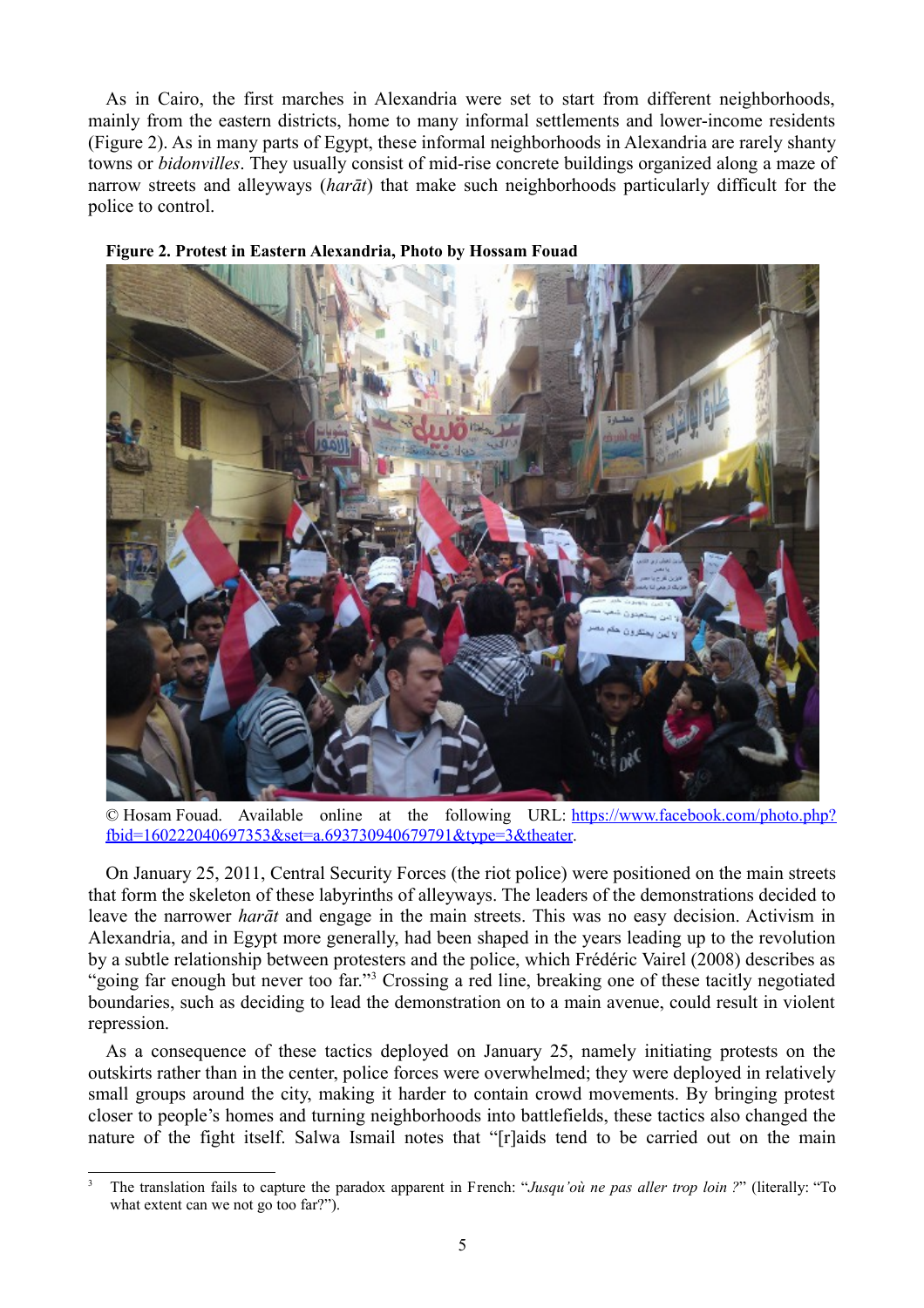thoroughfares rather than in the alleys. This explains, in part, why many alleyways have their own coffee shops and are attracting neighborhood clientele. It should be recalled that alley life has its code of sociability that outsiders must respect in order to be admitted. This makes police entry into the alley an intrusion into a collectively guarded space" (Ismail 2006, pp. 156–157). By contrast, a protest in front of the High Court would be strictly political and inhibit many people from participating, turning neighborhoods into battlegrounds attracting many youths into the movement (El Chazli 2012).

#### **Space and protester–police relations**

Alexandria's peculiar geography also resonated with the particular pattern of relations between protesters and the police. During the decade leading up to the revolution, these relations had revolved around a set of practical and tactical problems. As one activist pointed out during an interview, most protest activities (*fa'āliyyāt*) did not have a planned ending. Activities would end if the police so decided, either negotiating with the protesters and asking them to leave, or repressing the gathering. A consequence of these normalized relations with the police was an intense feeling of uncertainty and, when the security agencies did not intervene as strongly, the inability to decide what to do next. On January 25, 2011, because a particular spatial configuration hindered repression, a totally new situation emerged, creating new opportunities and imposing new constraints on the various players. Moreover, the issue of deciding how activists should end their marches had another facet. In the absence of a central square or important governmental buildings, where should they direct their protest? This became particularly visible after January 28, when most police stations and the governorate building downtown were set on fire; activists were confused as to where they should direct protest. Indeed, if a revolution is directed towards the state, how do you revolt when state symbols are invisible, unlike in the capital city?

I have tried, in this article, to highlight very briefly how specific spatial arrangements linked to the geography, topography or urban planning of a city can have great consequences on the way protests emerge and develop. These are only suggestions following interesting studies concerning other Middle Eastern cases.<sup>[4](#page-5-0)</sup> However, this paper also seeks to show that we should take local stakes in protest episodes very seriously, and not rely solely on macroscopic explanations of social unrest.

#### **Bibliography**

- AlSayyad, Nezar. 2012. "The Virtual Square: Urban Space, Media, and the Egyptian Uprising", *Harvard International Review*, vol. 34, no. 1, summer.
- Chazli, Youssef El. 2015. *Décentraliser les analyses sur la révolution égyptienne. Quelques pistes autour du cas d'Alexandrie*, report for the Arab Research Support Program I (ARSP I), Paris: Arab Reform Initiative.
- Chazli, Youssef El. 2012. "On the road to revolution. How did 'depoliticised' Egyptians become revolutionaries?", *Revue française de science politique*, vol. 62, no. 5, pp. 843–866.
- Deboulet, Agnès and Florin, Bénédicte. 2014. "Mobilisations pré-révolutionnaires : quand les habitants des quartiers populaires du Caire (se) manifestent", *Égypte/Monde arabe*, no. 11.
- Denis, Éric. 1997. "Alexandrie, seconde ville d'Égypte, ou métropole méditerranéenne ?", *Revue géographique de l'Est*, vol. 37, no. 2–3, September, pp. 163–188. Available online at the following URL: [www.persee.fr/doc/rgest\\_0035-3213\\_1997\\_num\\_37\\_2\\_2329.](http://www.persee.fr/doc/rgest_0035-3213_1997_num_37_2_2329)
- Ismail, Salwa. 2006. *Political Life in Cairo's New Quarters: Encountering the Everyday State*, Minneapolis: University of Minnesota Press.

<span id="page-5-0"></span>See, for instance: Ismail 2006; Menoret 2014; Schwedler 2012.